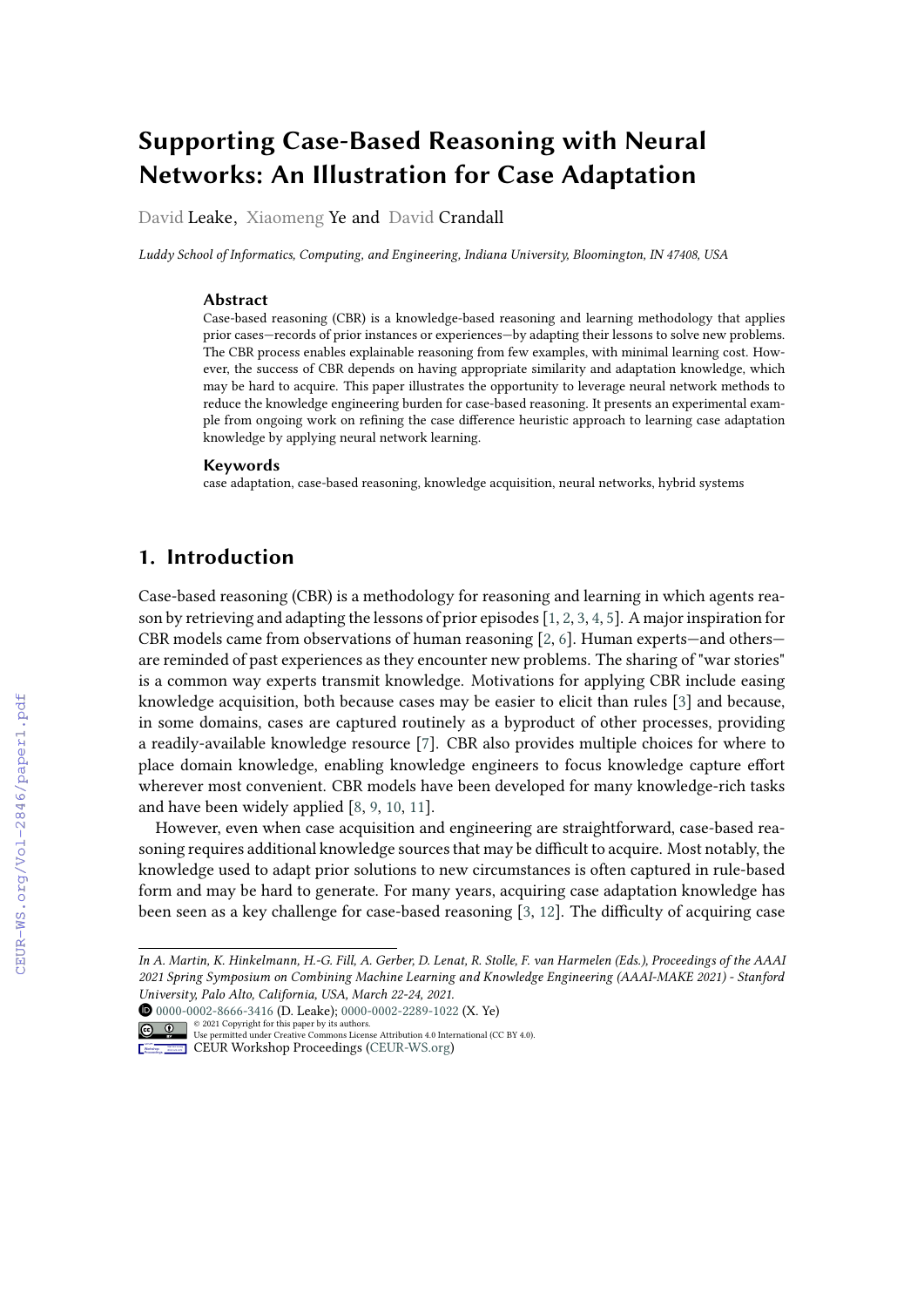adaptation knowledge has led to numerous CBR applications that focus primarily on retrieval [\[13,](#page-9-0) [14\]](#page-9-1), functioning as extended memories for a human rather than as full problem-solvers.

The difficulty of capturing adaptation knowledge has led to interest in how case adaptation knowledge can be learned. The most widely used approach, called the case difference heuristic [\[12\]](#page-9-2), generates rules by comparing pairs of cases, ascribing differences in their solutions to differences in the problems they address. The method generates new rules that adjust solutions analogously when a retrieved case differs from a new problem in a similar way. This approach has proven useful, but has depended on human expertise to define problem characterizations and to determine how to generalize the observed differences.

This paper argues for increasing the flexibility and accuracy of case difference heuristic models by using a neural network to learn how to process a given difference. Following on seminal work by Liao, Liu and Chao [\[15\]](#page-9-3), it implements a case difference heuristic model by using a neural network to learn how to process a given difference. However, rather than relying only on the difference, as in their work, our approach also provides the neural model with the problem context in which the adaptation is performed. We present experiments illustrating its benefits over both CBR baselines and a neural net baseline. Because an important benefit of adaptation is extending the ability of a CBR system to address novel queries, we specifically test performance for such queries. The results support the benefit of the approach in that setting.

The paper first highlights the complementary strengths of case-based reasoning and neural network methods, which make it appealing to achieve benefits from both by using network methods to support case-based reasoning. It then sketches the steps of the case-based reasoning process, the sources of knowledge on which it depends, and the case difference heuristic approach to learning case adaptation knowledge. It next presents a preliminary case study on exploiting a neural network to determine solution differences for the case difference heuristic. Finally, it considers broader opportunities for synergies between case-based reasoning and network methods.

# **2. Complimentary Strengths of Case-Based Reasoning and Network Methods**

The contrasting properties of CBR and network models make it appealing to use network methods to support CBR. CBR is appealing because it can function successfully with very limited data, and because the ability to place knowledge in multiple "knowledge containers" (as described below) can facilitate development of knowledge-rich systems. In addition, it is a lazy learning method with inexpensive learning: CBR systems learn by simply storing new cases, without generalization until (and only if) needed to process a new problem.

Neural network models, in contrast, do not easily exploit prior knowledge. They depend on large data sets and are an eager learning method, generalizing at training time, making learning expensive. However, they offer the ability to achieve high performance in a knowledge light way. Thus they are promising for learning from data to support CBR.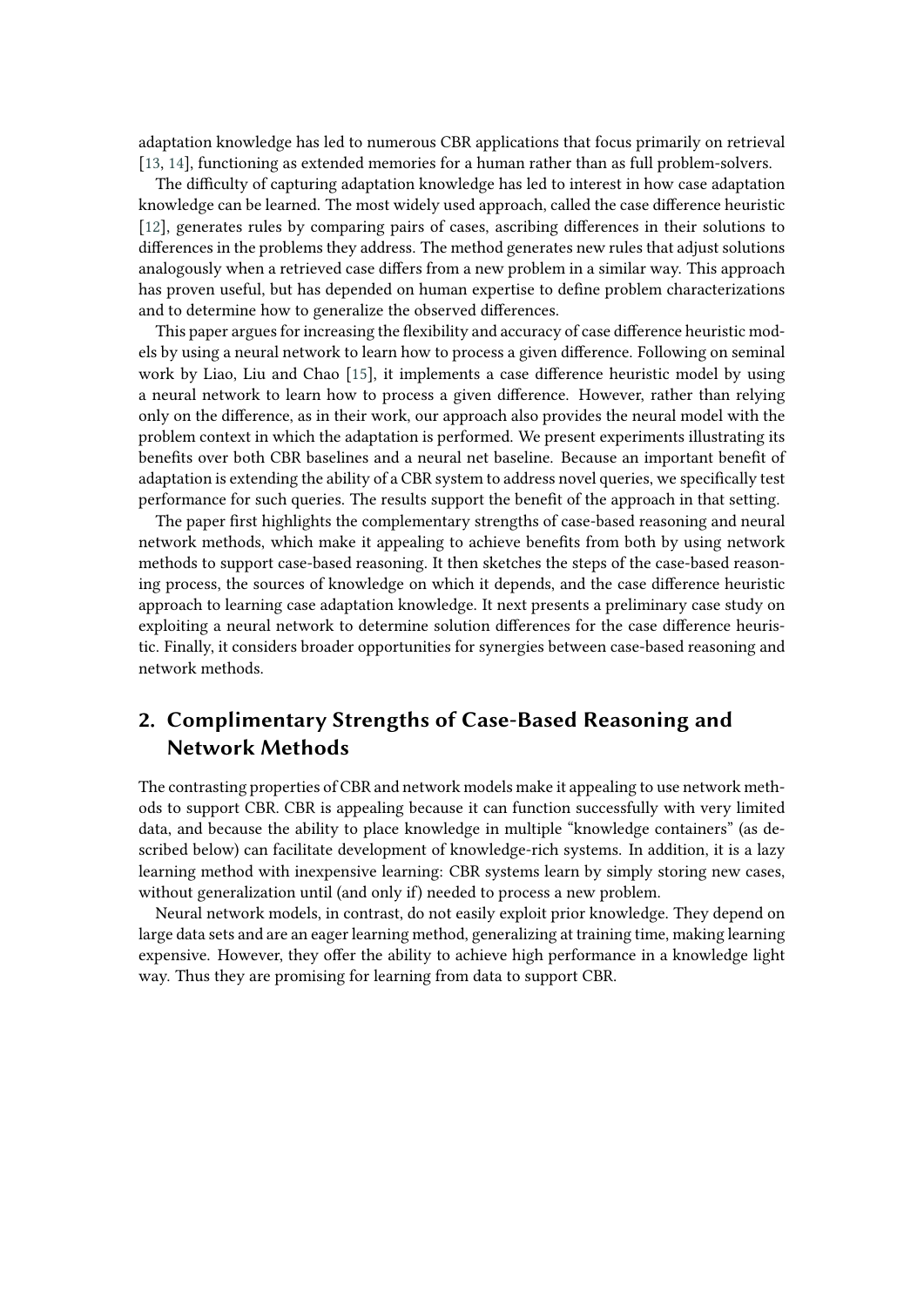<span id="page-2-0"></span>

**Figure 1:** The CBR cycle. Image based on Aamodt and Plaza [\[1\]](#page-8-0)

# **3. Case-Based Reasoning and Knowledge**

### **3.1. The CBR Cycle**

The CBR process is a cycle in which problems are presented to the system for processing steps often described as *retrieve, reuse, revise*, and *retain*. The most relevant prior case is retrieved, its solution is reused—matched to the new situation—and then revised—adapted to fit—and finally, retained—stored as a new case, learned by the system. The process is illustrated in Figure [1.](#page-2-0)

The case-based reasoning process uses multiple forms of knowledge, commonly referred to as the CBR knowledge containers [\[16\]](#page-9-4): representational vocabulary, case knowledge, similarity knowledge, and case adaptation knowledge. The knowledge containers can be seen as overlapping, in the sense that placing knowledge in one can decrease the need for knowledge in another. For example, increasing the case base size can decrease the need for adaptation knowledge, if the added cases enable retrieving cases more similar to incoming problems (which reduces the need for adaptation). The ability to choose where to place knowledge provides flexibility for knowledge acquisition from humans and by automated learning methods.

### **3.2. Acquiring Case Adaptation Knowledge**

Acquiring case adaptation knowledge is a classic hard problem for case-based reasoning. Case adaptation knowledge is often encoded in the form of rules, whose effectiveness may depend on quality of a domain theory. Early case-based reasoning research invested extensive effort to develop case adaptation knowledge (e.g.,  $[17]$ ). The difficulty of generating case adaptation knowledge was a serious impediment to the development of CBR systems with rich reasoning, and prompted development of case-based aiding systems which functioned as external memories, retrieving cases to present to the user without adaptation [\[13\]](#page-9-0). Later work recognized the potential of learning methods to capture case adaptation knowledge. These included the generation of rules by decision tree learning [\[18,](#page-9-6) [19\]](#page-9-7), and the use of case-based reasoning for the adaptation process itself [\[20,](#page-9-8) [21,](#page-9-9) [22,](#page-9-10) [23\]](#page-9-11)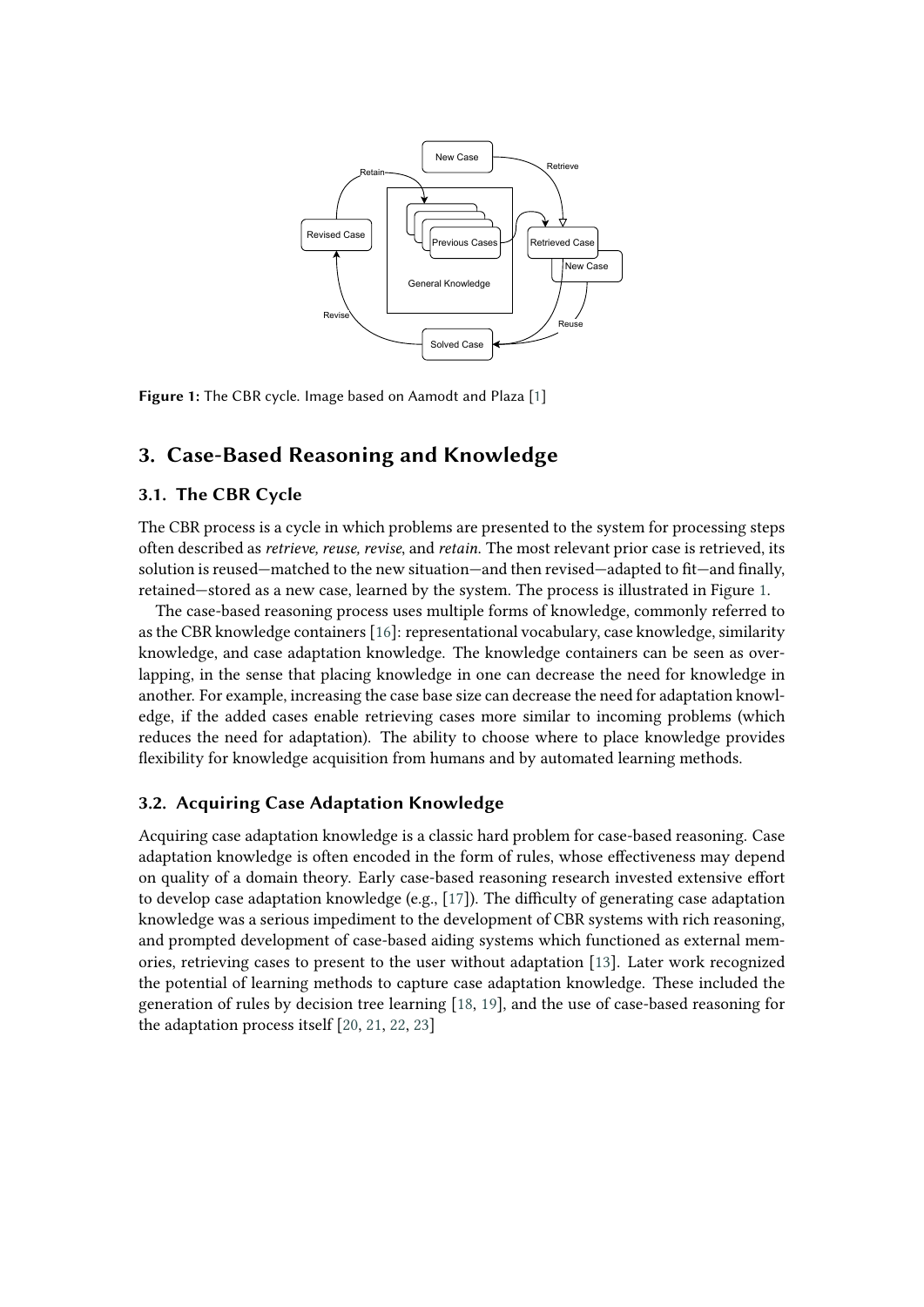The most influential adaptation rule learning approach is the *case-difference heuristic* (CDH) approach. This knowledge-light approach generates adaptation knowledge using cases in the case base as data (e.g. [\[12,](#page-9-2) [24,](#page-9-12) [25,](#page-9-13) [26,](#page-9-14) [27,](#page-9-15) [28\]](#page-10-0)). The case difference heuristic generates rules for adapting retrieved cases to fit new problems, using cases in the case base. Given a pair of cases, it calculates the difference between their problem descriptions (generally represented as feature vectors) and the difference between their solutions (generally numerical values for regression tasks). From the pair, a rule is generated. The rule encodes that when an input problem and retrieved case have a problem difference similar to the one from which the rule was generated, the solution for the retrieved case should be adjusted by the previously observed solution difference. For example, in the real estate price prediction domain, a rule might be generated from two similar apartments, one a two-bedroom and the other a three-bedroom, to adjust the price given an additional bedroom. Normally, human knowledge is used to determine how the adjustment should be done (e.g., a fixed or percent increment), and the process relies on the assumption that the old and new contexts will be sufficiently similar for the rule to apply to future cases.

Liao, Liu and Chao [\[15\]](#page-9-3) have applied deep learning to learn differences to assign to the solution of a retrieved case for regression problems. Their method presents the problem difference of two cases to a network which has been trained on pairs to output solution differences. Craw et al. [\[29\]](#page-10-1) showed that with careful tuning of feature weights, superior performance can be achieved by taking more context into account for the case difference heuristic. We are investigating the use of network methods to avoid the tuning step when adding context to the case-difference heuristic approach.

# **4. An Illustration from Case Adaptation**

To investigate the effect of using a network to learn adaptations taking into account the context, we conducted an initial experiment. Liao, Liu and Chao [\[15\]](#page-9-3) tested neural network adaptation for the NACA 0012 airfoil dataset [\[30\]](#page-10-2) from the UCI repository [\[31\]](#page-10-3). Their results showed that neural networks can learn adaptations for a CDH approach in that domain. Our experiment compares five different systems: a k-NN system with  $k = 1$ , which can be seen as a CBR system with no case adaptation, a k-NN system with  $k = 3$ , which can be viewed as a CBR system with very simple adaptation (solution averaging), a CBR system using adaptation rules generated using the case difference heuristic ("normal CDH"), inspired by Craw et al. [\[29\]](#page-10-1), a CBR system using a neural network to learn rules from CDH and carry out adaptation ("network CDH"), and, as a further baseline for comparison, a NN system that solves the regression problem directly.

The design of the network CDH system builds on the model of of Liao et al. [\[15\]](#page-9-3), but differs in two respects. First, in addition to taking as input the problem differences, it takes as input the problem of the retrieved case, which provides context for the adaptation. Second, in addition to being trained on pairs of similar cases, it is trained on pairs of random cases, enabling generation of rules for larger differences (cf. Jalali and Leake [\[32\]](#page-10-4)). Our experimental procedure differs from theirs in testing on data sets for which we restrict the available training cases so that the test query is always novel.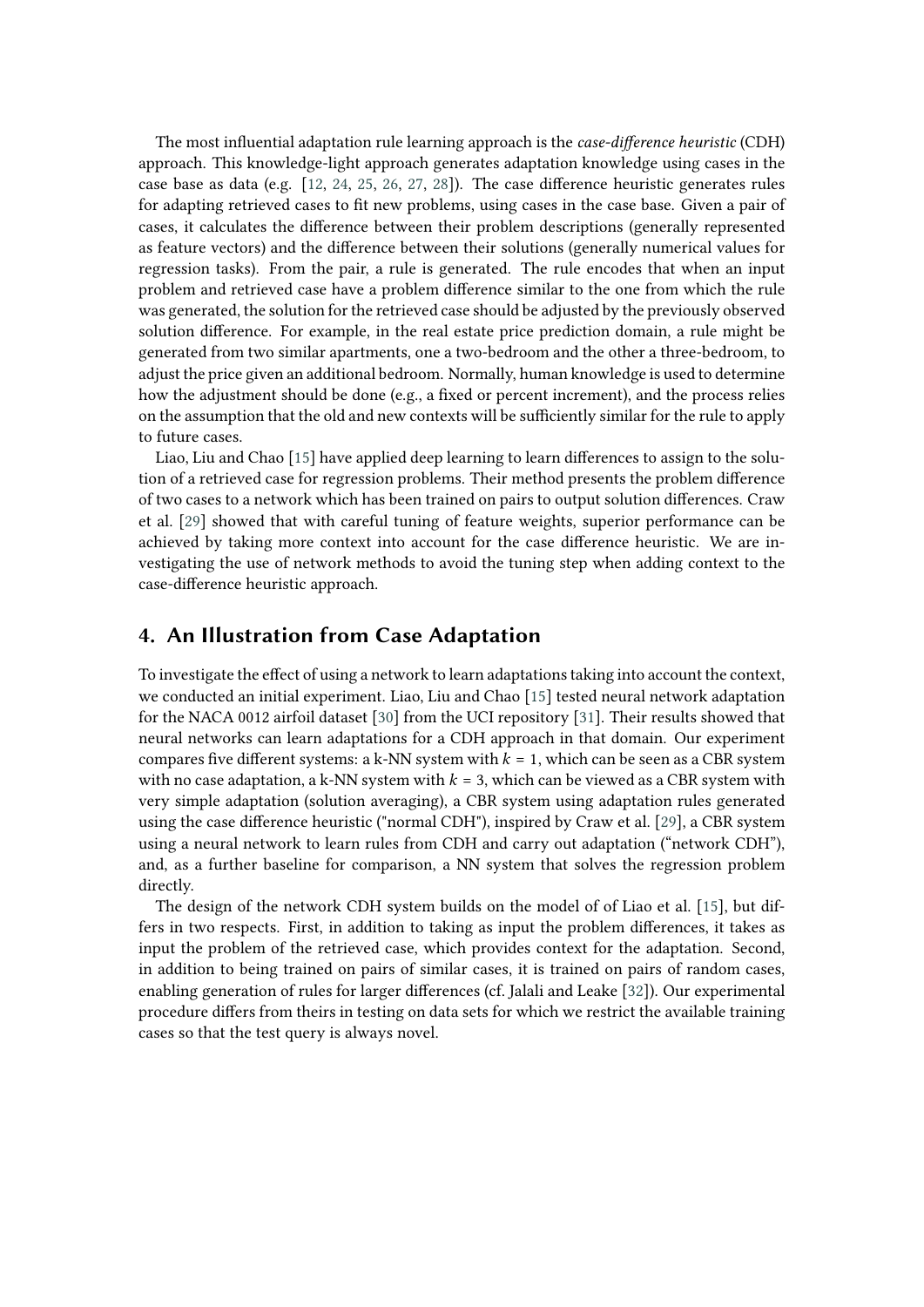### **4.1. Implementations**

The NN system is implemented as a feedforward neural network of four fully connected layers. Depending on the task domain, there is minor variation in the number of neurons per layer. The system is trained until the validation error converges.

The CBR system with normal CDH is implemented following Craw et al. [\[29\]](#page-10-1). A pair of cases is compared to produce an adaptation example, within which one of the two cases' problem descriptions is used as a context, indicating that a problem difference in such a context can lead to such a solution difference. This system is denoted as "**CBR + normal CDH**" and implemented as follows:

- Case retrieval: Training cases are stored in a case base. Given a query, the case retrieval process finds the most similar case from the case base using 1-NN.
- Case adaptation: During training, adaptation examples are assembled from pairs of training cases and stored in an adaptation case base  $CB_A$ . During testing, the problem difference between the query and the retrieved case is calculated. The problem description of the retrieved case is used as the context. Then a non-optimized 1-nearest neighbor algorithm retrieves the most similar adaptation example. This solution difference is added to the retrieved solution to produce the final solution.

The second system, the CBR system using CDH assisted by a neural network, denoted as "**CBR + network CDH**", and is based on Craw et al. [\[29\]](#page-10-1) and Liao et al. [\[33\]](#page-10-5). Following the latter, a neural network  $N N_a$  is trained from cases treated as adaptation examples, as follows:

- Case retrieval: Training cases are stored in a case base. Given a query, the case retrieval process finds the most similar case from the case base using 1-NN. This is the same as in CBR + normal CDH.
- Case adaptation: During training, pairs of training cases are used to train an adaptation neural network  $NN_a$  to produce a solution difference given a problem difference and a context. During testing, the problem difference between the query and the retrieved case is calculated. The problem description of the retrieved case is used as the context. Then  $NN_a$  uses the problem difference and the context to propose a solution difference. This solution difference is added to the retrieved solution to produce the final solution.

For a given task domain, the required NN system might vary (e.g., more neurons might be needed if a case's problem description contains many features). No matter the variation of the NN system, the CBR + network CDH system always uses the same structure for  $NN_a$ .

We note that the experiments use a minimalistic design for all three systems. A CBR system can take many forms involving design choices such as retrieval, adaptation, case maintenance, user feedback and intervention, etc.; similarly, a NN system can vary by using different layers, numbers of neurons, activation functions, and connectivity. The CBR + network CDH and CBR + normal CDH systems are trained on the same adaptation examples, and the CBR + network CDH and NN systems use the same neural network structure. Our choices of models are based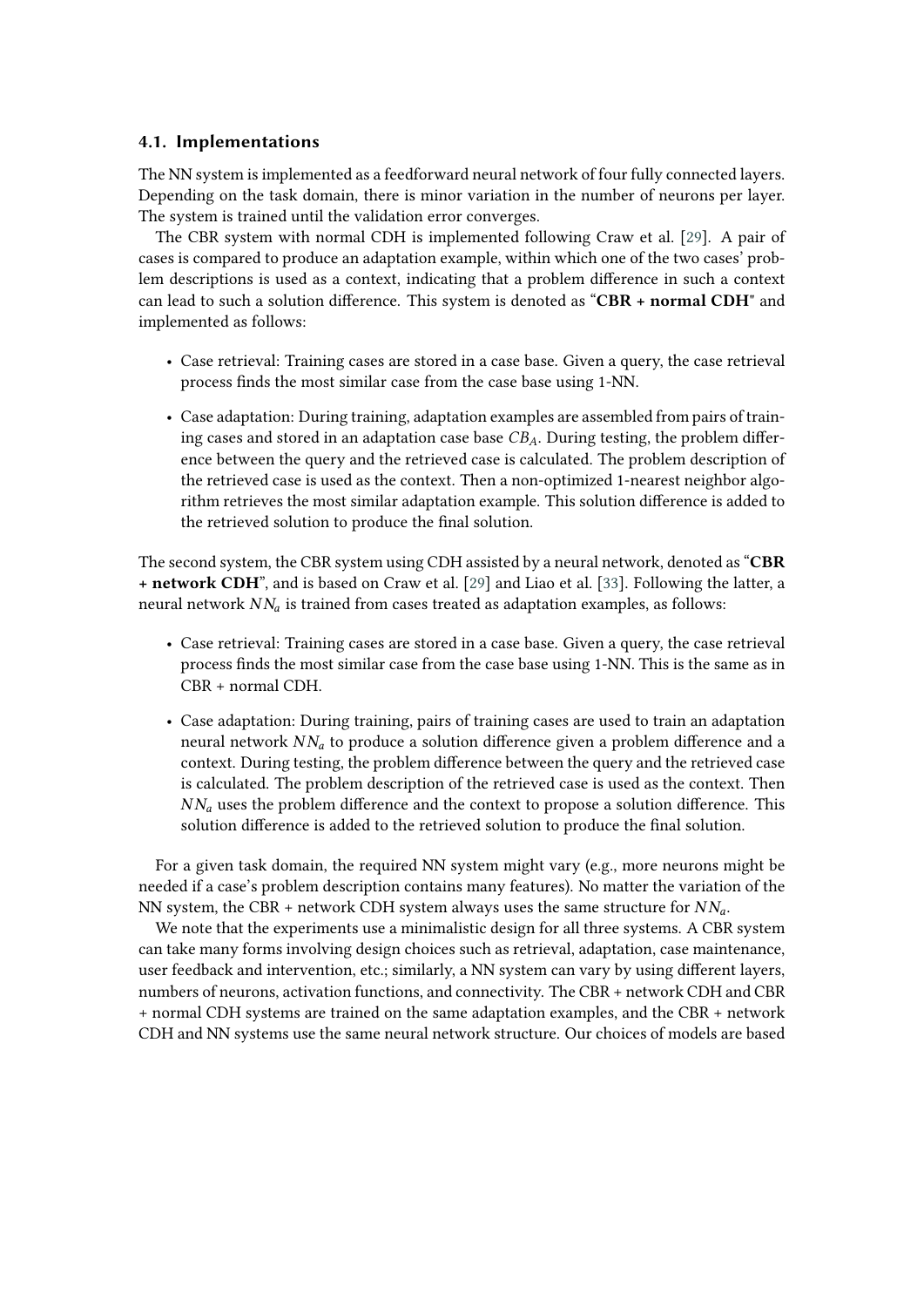on the goal of a simple yet fair comparison, where all models are given the same case base and similar computational power.

All experiments are done under a constrained setting previously used by Leake and Ye [\[34\]](#page-10-6), in which each test case is "forced" to be novel: the training phase is done **after** a test case is chosen, so the systems are only allowed to train on not-too-similar cases. More specifically:

- Before the systems are trained, a test case is chosen from the test set to be the query.
- The top ncr (standing for number of cases removed) neighbors of the query are identified and temporarily removed from the case base.
- The systems train using the trimmed case base:
	- **–** The NN system is trained on 90% of the trimmed case base with the remainder used as the validation data set. The NN system is trained until its validation error converges.
	- **–** The k-NN system is provided with the trimmed case base as training examples.
	- The CBR system uses the above k-NN with  $k = 1$  as its case retrieval process. The CBR system trains its adaptation knowledge in a process inspired by Jalali and Leake [\[32\]](#page-10-4). From the trimmed case base, the CBR system assembles  $n$  pairs of a case and its nearest neighbor, using  $rp$  (standing for random pairs) pairs of randomly chosen cases.
- After the training phase, each system is tested on the query.

## **4.2. Experiment on Airfoil Data Set**

For comparison with the results of Liao et al. [\[33\]](#page-10-5), we performed the above experiment for the airfoil self-noise data set. In this data set, a problem description  $X$  is a vector of 5 numeric attributes describing wind and the airfoil blade section, and a solution description  $y$  is the sound level of the noise generated by the airfoil blade. The data set contains 1503 cases, 10% of which are used as the test cases. We use  $rp = 5000$  and ncr is chosen from the range of  $\{100, 200, 300, 400, 500\}.$ 

### **4.2.1. Experimental Results**

The results are shown in Table [1.](#page-6-0) As *ncr* increases, all systems suffer to some extent because the queries become harder to solve. The system with the best result for each  $ncr$  is highlighted. We note that 3-NN consistently outperforms 1-NN, presumably because multiple retrievals decrease the influence of a potentially misleading nearest case. CBR + network CDH consistently outperforms 1-NN and 3-NN, which is expected because of the ability to do better adaptation. CBR + normal CDH performs poorly through all experiments. Given the better performance of CBR + network CDH, we hypothesize that the poor performance is due to inability to reliably select the right adaptation. A similar effect was observed by Craw et al. [\[29\]](#page-10-1), where a suitable technique was needed to retrieve the best adaptation example. The NN system consistently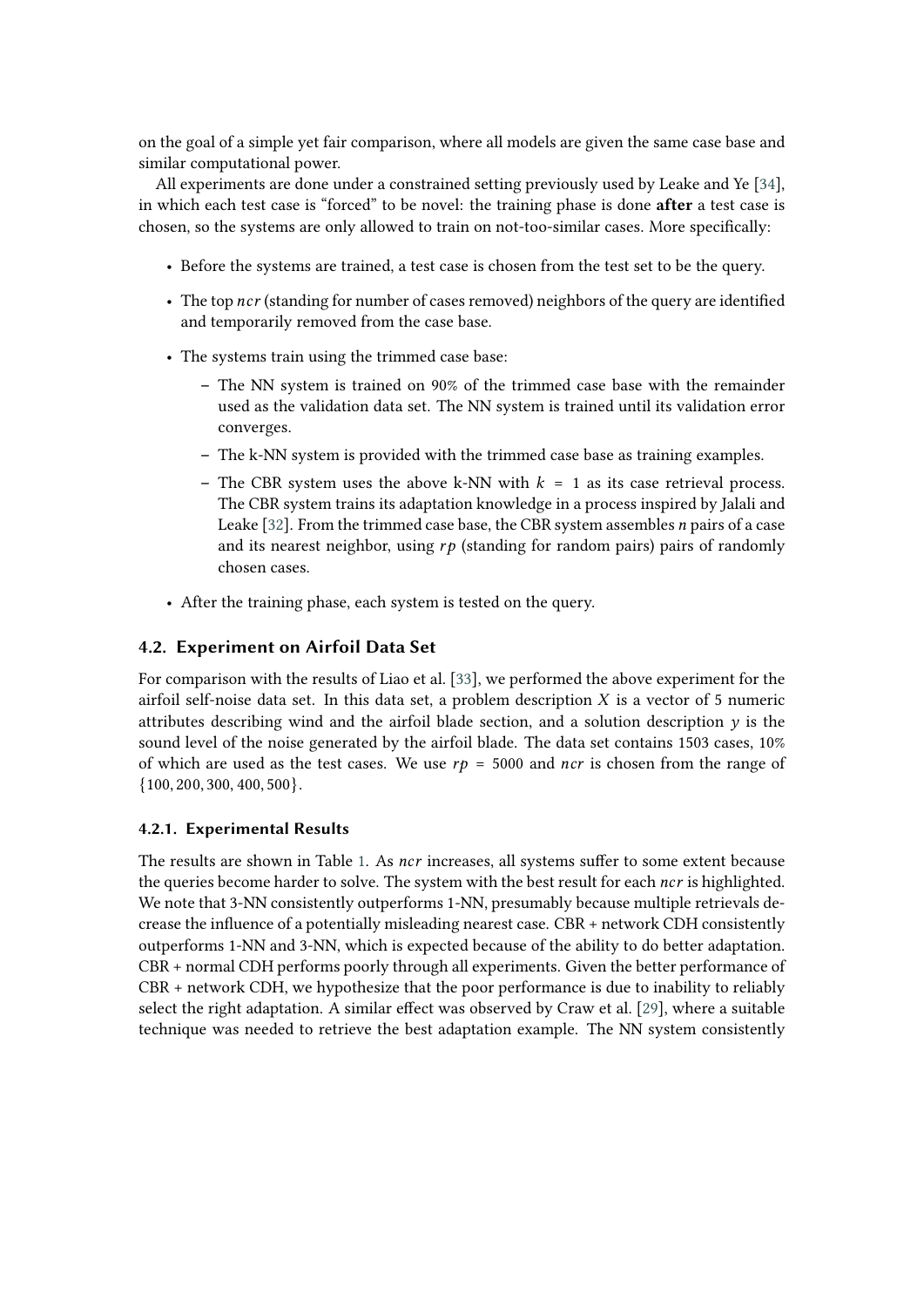|                    | Number of cases removed (ncr) |       |       |       |       |  |  |  |
|--------------------|-------------------------------|-------|-------|-------|-------|--|--|--|
|                    | 100                           | 200   | 300   | 400   | 500   |  |  |  |
| $3-NN$             | 1.083                         | 1.229 | 1.387 | 1.600 | 1.742 |  |  |  |
| $1-NN$             | 1.374                         | 1.698 | 1.845 | 2.184 | 2.403 |  |  |  |
| CBR + network CDH  | 0.484                         | 0.693 | 0.824 | 1.016 | 1.168 |  |  |  |
| ΝN                 | 0.409                         | 0.549 | 0.749 | 0.864 | 1.267 |  |  |  |
| $CBR + normal CDH$ | 1.175                         | 1.893 | 1.919 | 2.522 | 2.593 |  |  |  |

<span id="page-6-0"></span>**Table 1** Average MSE of systems for different values of ncr on the Airfoil dataset.

outperforms all other systems, and the CBR system ranks second, except when  $ncr = 500$  and the CBR + network CDH ranks first.

In this data set, there are plenty of samples for values in each dimension, and many cases share the same attributes. In such a setting the NN system can learn to solve novel queries. When enough cases are removed to impair the NN system, the adaptation knowledge and overall performance of CBR + network CDH are also impaired.

### **4.3. Experiment on Car Features and MSRP Data Set**

The next experiment is carried out on the Car Features and MSRP Data Set from Kaggle [\[35\]](#page-10-7). A problem description  $X$  contains fifteen numeric features such as engine horse power, and nominal features such as make and model. A solution description  $\nu$  is the price of a car. For cars sold in 2017, Manufacturer Suggested Retail Price (MSRP) is used. For older cars, True Market Value is collected from edmunds.com.

### **4.3.1. Experimental Settings**

The original data set contains about 12000 cases. We cleaned the data by dropping rows with missing values. Nominal attributes were transformed into one-hot encodings. Additionally, we removed 4000 cases which share the same attributes with other cases but have slightly different solutions. We also removed extreme outlier cases (the rare cases with a solution price above 600,000). The cleaned data set contains 6629 cases, each with 1009 dimensions. The high dimensionality is due to the variety of values in nominal attributes, which are converted into one-hot encodings.

As in previous experiments, 10% of the cases are used as test queries. We use  $rp = 10000$ , and ncr is chosen from the range of  $\{0, 1, 2, 10, 50, 100\}$ . Differently from previous experiments, we evaluate systems when  $ncr = 0$ . Due to the time cost of our special testing procedure, we only test 50 random queries per experiment when  $ncr \neq 0$ .

#### **4.3.2. Experimental Results**

The test results are shown in Table [2.](#page-7-0) The best systems have comparable performance when  $ncr = 0$  or  $ncr = 1$ . The CBR system substantially outperforms all other systems when  $ncr \ge 2$ .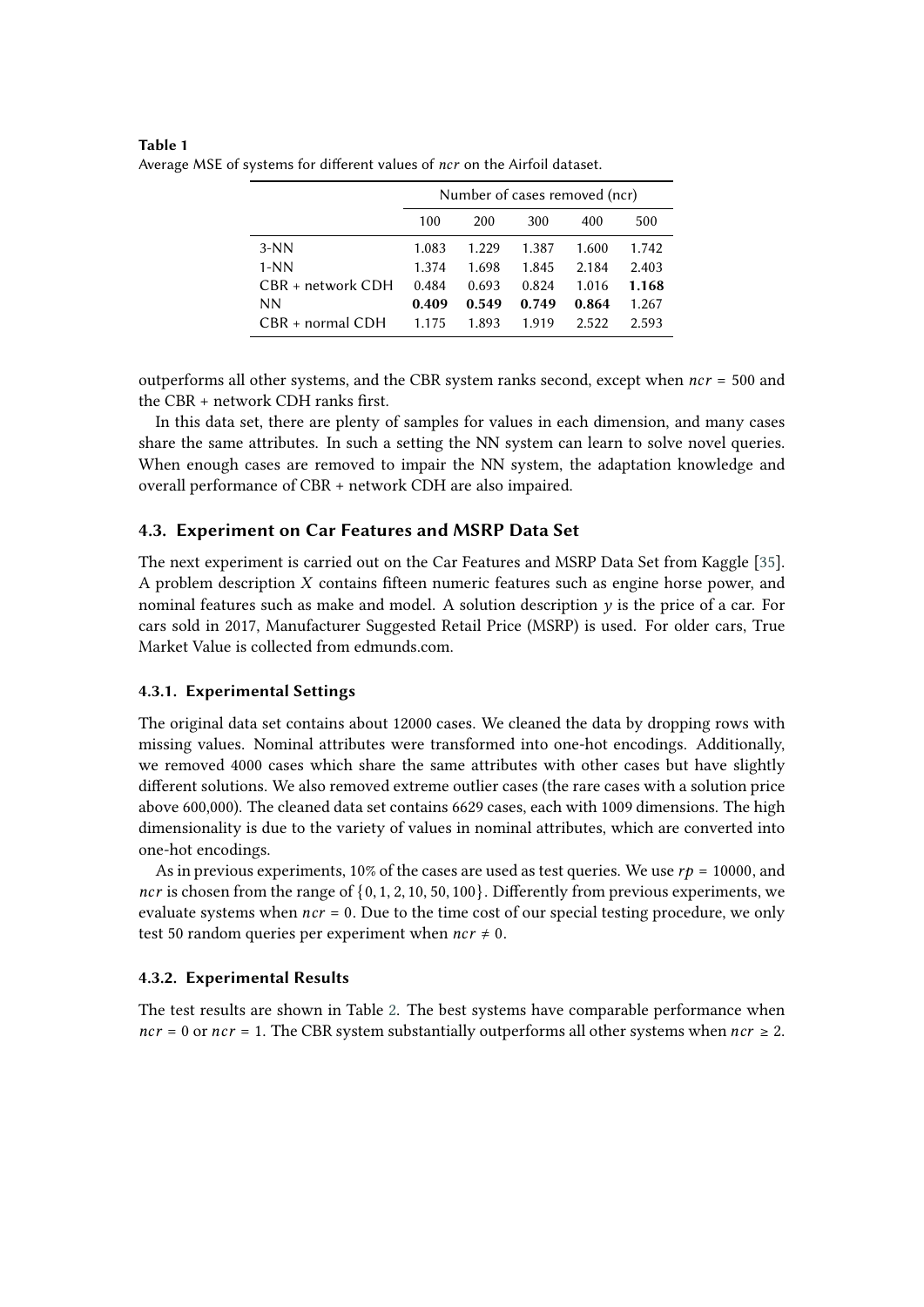|                    | Number of cases removed (ncr) |       |               |       |       |       |  |  |
|--------------------|-------------------------------|-------|---------------|-------|-------|-------|--|--|
|                    | $\theta$                      |       | $\mathcal{L}$ | 10    | 50    | 100   |  |  |
| $3-NN$             | 0.106                         | 0.216 | 0.560         | 1.623 | 1.477 | 1.768 |  |  |
| $1-NN$             | 0.065                         | 0.040 | 0.497         | 1.677 | 1.527 | 2.039 |  |  |
| CBR + network CDH  | 0.029                         | 0.030 | 0.049         | 0.257 | 0.237 | 0.256 |  |  |
| NN.                | 0.035                         | 0.080 | 0.108         | 0.413 | 0.544 | 0.560 |  |  |
| $CRR + normal CDH$ | 0.076                         | 0.067 | 0.489         | 1.672 | 1.487 | 1.973 |  |  |

<span id="page-7-0"></span>**Table 2** Average MSE of systems for different values of ncr on the Car Dataset.

Due to the high dimensionality, removing cases heavily impacts the quality of the nearest neighbor retrieval, as shown by the k-NN systems when  $ncr \geq 2$ . Without similar cases, the NN system cannot learn general knowledge about the query even if a minimal number of cases is removed, as shown by the NN system when  $ncr \geq 2$ . Nonetheless, we see the CBR system performs exceptionally well for novel queries in such a high dimensional data set. The general knowledge learned by the NN system may be less suitable to this novelty, while the adaptation knowledge learned by the CBR + network CDH system from  $(n + rp)$  pairs of cases is less affected. Finally, we note that CBR + network CDH is essentially adapting the results of 1-NN. By comparing the two rows, we notice that often 1-NN performs poorly but the adaptation process often successfully estimates a correct result.

# **5. Opportunities for Using CBR Knowledge to Benefit Deep Networks**

Additional opportunities for synergies between case-based reasoning and deep learning come in the reverse direction: how case-based reasoning may support deep learning.

Research on case-based reasoning supporting deep learning has primarily focused on using CBR systems and DL systems in parallel, to exploit the availability of similar cases when assessing network conclusions. Gates, Kisby, and Leake [\[36\]](#page-10-8) propose pairing CBR and DL systems to assess solution confidence. Much CBR research has advanced the idea of "twin systems" that pair CBR and DL for explainability, as described in a survey by Keane and Kenny [\[37\]](#page-10-9).

We see additional opportunity for fruitful pairings. One of the most knowledge-rich components of many CBR systems is the case adaptation knowledge component. This paper has discussed methods for decreasing the knowledge acquisition burden for case adaptation knowledge. Once adaptation knowledge has been acquired, either by human knowledge engineering or automatically, it becomes a resource that can be used in other contexts. We plan to explore the application of case adaptation knowledge to adapt the solutions generated by network methods.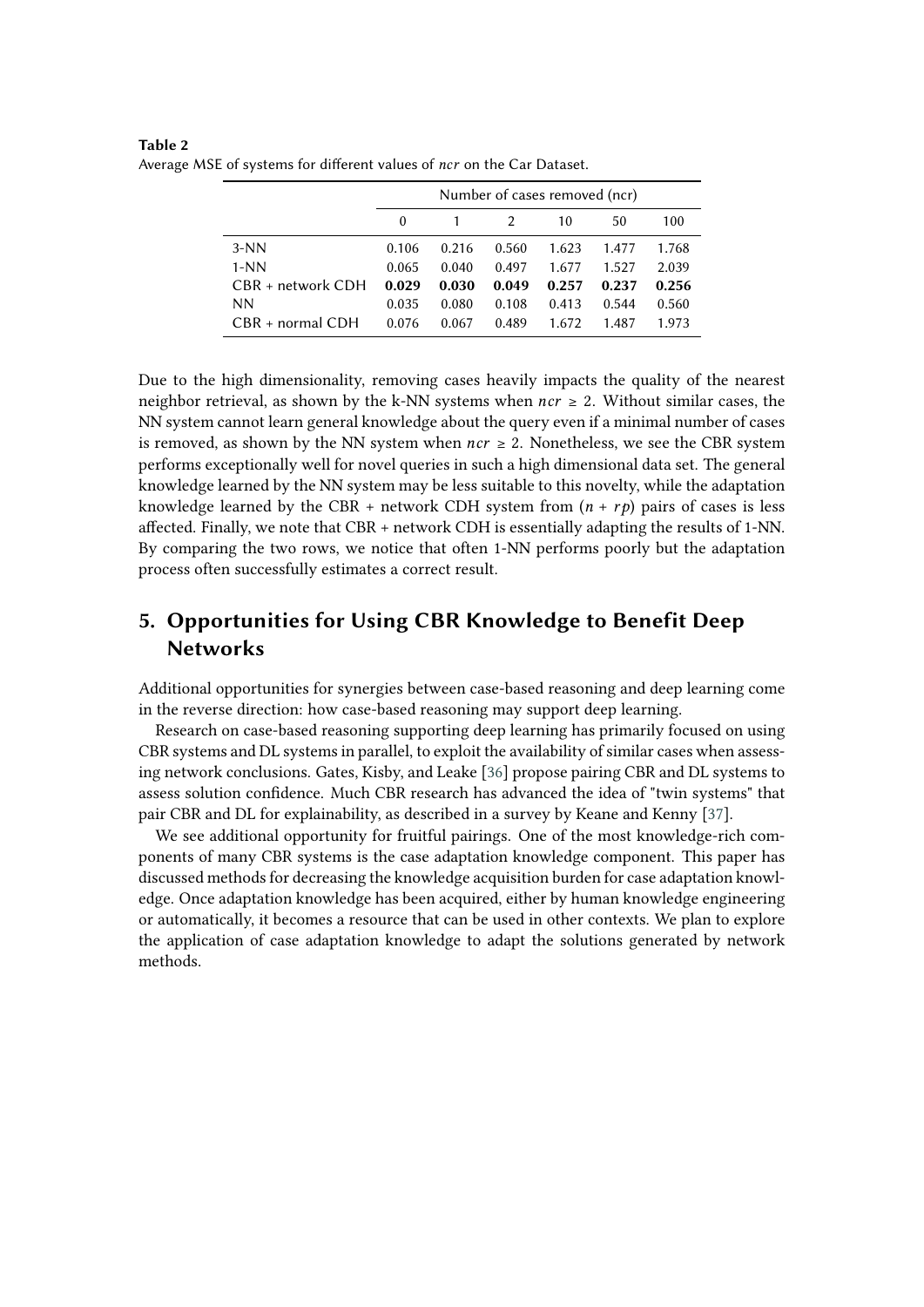# **6. Conclusion and Next Steps**

Case-based reasoning provides benefits of explainability and the ability to reason effectively from small data sets, but suffers from the difficulty of obtaining knowledge to adapt cases. This paper has illustrated how a network approach can alleviate this knowledge acquisition problem, using an approach that augments prior work by considering the problem context in addition to the difference between cases. Experiments support improved performance, especially on novel queries, for which supporting adaptations with a neural network provides better performance than directly performing the task with the baseline neural network.

A next step will be to extend the CDH approach by exploiting the strength of deep learning to generate feature descriptions. Rather than relying on a network to learn the appropriate difference for a rule to apply, we intend first to use a deep network to derive the features to use to represent problems and solutions, and apply the case difference heuristic to learn adaptation rules for that new representation. This approach will use machine learning to refine both the vocabulary knowledge container and the adaptation knowledge container.

# **Acknowledgments**

This material is based upon work supported in part by the Department of the Navy, Office of Naval Research under award number N00014-19-1-2655. We gratefully acknowledge the helpful discussions of the Indiana University Deep CBR team.

# **References**

- <span id="page-8-0"></span>[1] A. Aamodt, E. Plaza, Case-based reasoning: Foundational issues, methodological variations, and system approaches, AI Communications 7 (1994) 39–52.
- [2] J. Kolodner, Case-Based Reasoning, Morgan Kaufmann, San Mateo, CA, 1993.
- [3] D. Leake, CBR in context: The present and future, in: D. Leake (Ed.), Case-Based Reasoning: Experiences, Lessons, and Future Directions, AAAI Press, Menlo Park, CA, 1996, pp. 3–30. Http://www.cs.indiana.edu/˜leake/papers/a-96-01.html.
- [4] R. López de Mántaras, D. McSherry, D. Bridge, D. Leake, B. Smyth, S. Craw, B. Faltings, M. Maher, M. Cox, K. Forbus, M. Keane, A. Aamodt, I. Watson, Retrieval, reuse, revision, and retention in CBR, Knowledge Engineering Review 20 (2005).
- [5] M. Richter, R. Weber, Case-Based Reasoning A Textbook, Springer, 2013.
- [6] D. Leake, Cognition as case-based reasoning, in: W. Bechtel, G. Graham (Eds.), A Companion to Cognitive Science, Blackwell, Oxford, 1998, pp. 465–476.
- [7] W. Mark, E. Simoudis, D. Hinkle, Case-based reasoning: Expectations and results, in: D. Leake (Ed.), Case-Based Reasoning: Experiences, Lessons, and Future Directions, AAAI Press, Menlo Park, CA, 1996, pp. 269–294.
- [8] W. Cheetham, I. Watson, Fielded applications of case-based reasoning, The Knowledge Engineering Review 20 (2005) 321–323.
- [9] M. Göker, R. Howlett, J. Price, Case-based reasoning for diagnosis applications, The Knowledge Engineering Review 20 (2005) 277–281.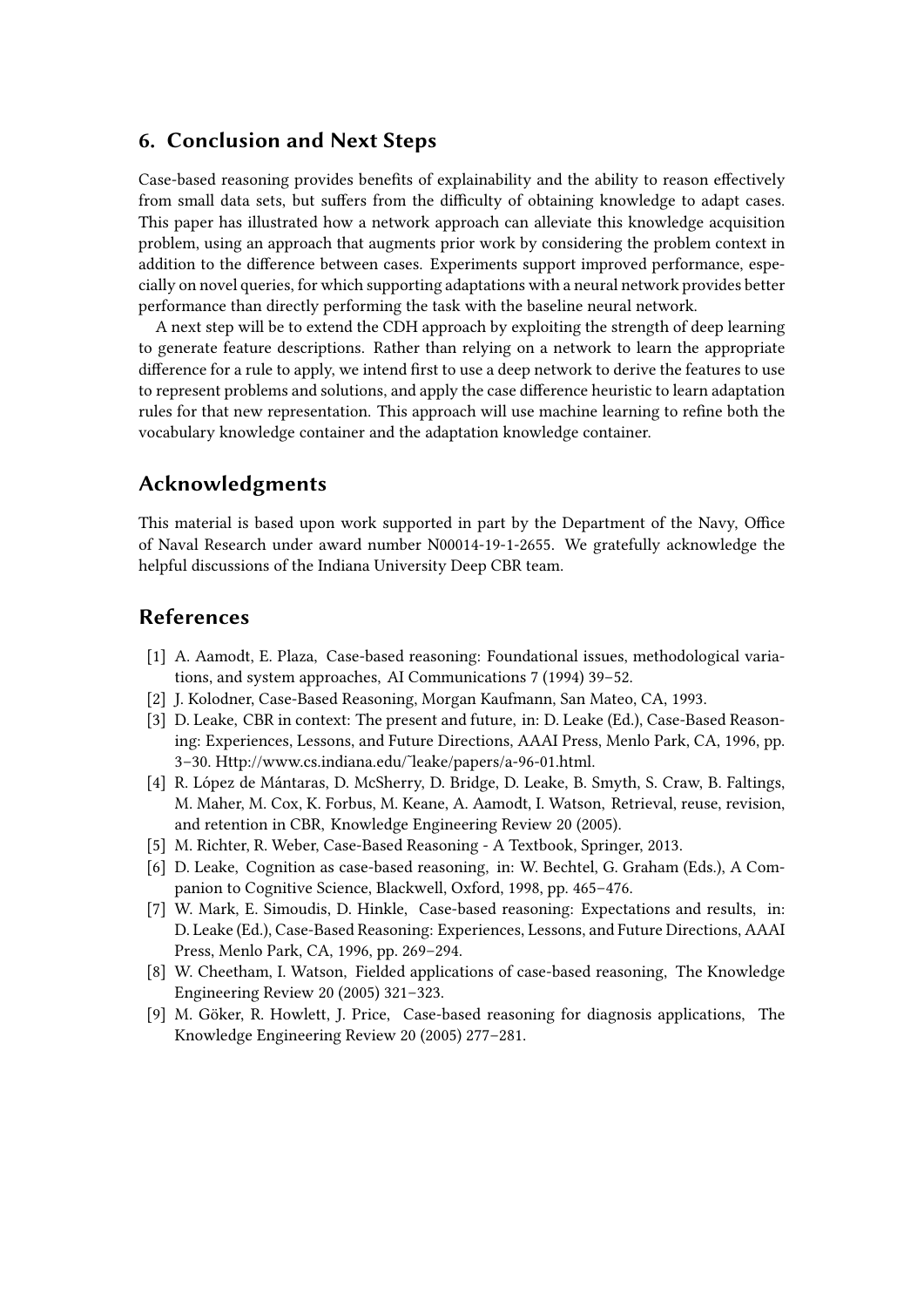- [10] A. Holt, I. Bichindaritz, R. Schmidt, P. Perner, Medical applications in case-based reasoning, Knowledge Eng. Review 20 (2005) 289–292.
- [11] S. V. Shokouhi, P. Skalle, A. Aamodt, An overview of case-based reasoning applications in drilling engineering, Artificial Intelligence Review 41 (2014) 317–329.
- <span id="page-9-2"></span>[12] K. Hanney, M. Keane, Learning adaptation rules from a case-base, in: Proceedings of the Third European Workshop on Case-Based Reasoning, Springer, Berlin, 1996, pp. 179–192.
- <span id="page-9-0"></span>[13] J. Kolodner, Improving human decision making through case-based decision aiding, AI Magazine 12 (1991) 52–68.
- <span id="page-9-1"></span>[14] I. Watson, Applying knowledge management: Techniques for building corporate memories, Morgan Kaufmann, San Mateo, CA, 2003.
- <span id="page-9-3"></span>[15] C.-K. Liao, A. Liu, Y. Chao, A machine learning approach to case adaptation, 2018 IEEE First International Conference on Artificial Intelligence and Knowledge Engineering (AIKE) (2018) 106–109.
- <span id="page-9-4"></span>[16] M. Richter, Introduction, in: M. Lenz, B. Bartsch-Spörl, H.-D. Burkhard, S. Wess (Eds.), CBR Technology: From Foundations to Applications, Springer, Berlin, 1998, pp. 1–15.
- <span id="page-9-5"></span>[17] K. Hammond, Case-Based Planning: Viewing Planning as a Memory Task, Academic Press, San Diego, 1989.
- <span id="page-9-6"></span>[18] S. Craw, Introspective learning to build case-based reasoning (CBR) knowledge containers, in: P. Perner, A. Rosenfeld (Eds.), Machine Learning and Data Mining in Pattern Recognition, volume 2734 of *Lecture Notes in Computer Science*, Springer, 2003, pp. 1–6.
- <span id="page-9-7"></span>[19] S. Shiu, D. Yeung, C. Sun, X. Wang, Transferring case knowledge to adaptation knowledge: An approach for case-base maintenance, Computational Intelligence 17 (2001) 295–314.
- <span id="page-9-8"></span>[20] S. Craw, J. Jarmulak, R. Rowe, Learning and applying case-based adaptation knowledge, in: D. Aha, I. Watson (Eds.), Proceedings of the Fourth International Conference on Case-Based Reasoning, Springer Verlag, Berlin, 2001, pp. 131–145.
- <span id="page-9-9"></span>[21] D. Leake, A. Kinley, D. Wilson, Learning to integrate multiple knowledge sources for case-based reasoning, in: Proceedings of the Fourteenth International Joint Conference on Artificial Intelligence, Morgan Kaufmann, 1997, pp. 246–251.
- <span id="page-9-10"></span>[22] D. Leake, J. Powell, Mining large-scale knowledge sources for case adaptation knowledge, in: R. Weber, M. Richter (Eds.), Proceedings of the Seventh International Conference on Case-Based Reasoning, Springer Verlag, Berlin, 2007, pp. 209–223.
- <span id="page-9-11"></span>[23] M. Minor, R. Bergmann, S. Gorg, Case-based adaptation of workflows, Information Systems 40 (2014) 142–152.
- <span id="page-9-12"></span>[24] V. Jalali, D. Leake, Extending case adaptation with automatically-generated ensembles of adaptation rules, in: Case-Based Reasoning Research and Development, ICCBR 2013, Springer, Berlin, 2013, pp. 188–202.
- <span id="page-9-13"></span>[25] N. McDonnell, P. Cunningham, A knowledge-light approach to regression using casebased reasoning, in: Proceedings of the 8th European conference on Case-Based Reasoning, ECCBR'06, Springer, Berlin, 2006, pp. 91–105.
- <span id="page-9-14"></span>[26] D. McSherry, An adaptation heuristic for case-based estimation, in: Proceedings of the Fourth European Workshop on Advances in Case-Based Reasoning, EWCBR '98, Springer-Verlag, London, UK, UK, 1998, pp. 184–195.
- <span id="page-9-15"></span>[27] W. Wilke, I. Vollrath, K.-D. Althoff, R. Bergmann, A framework for learning adaptation knowledge based on knowledge light approaches, in: Proceedings of the Fifth German